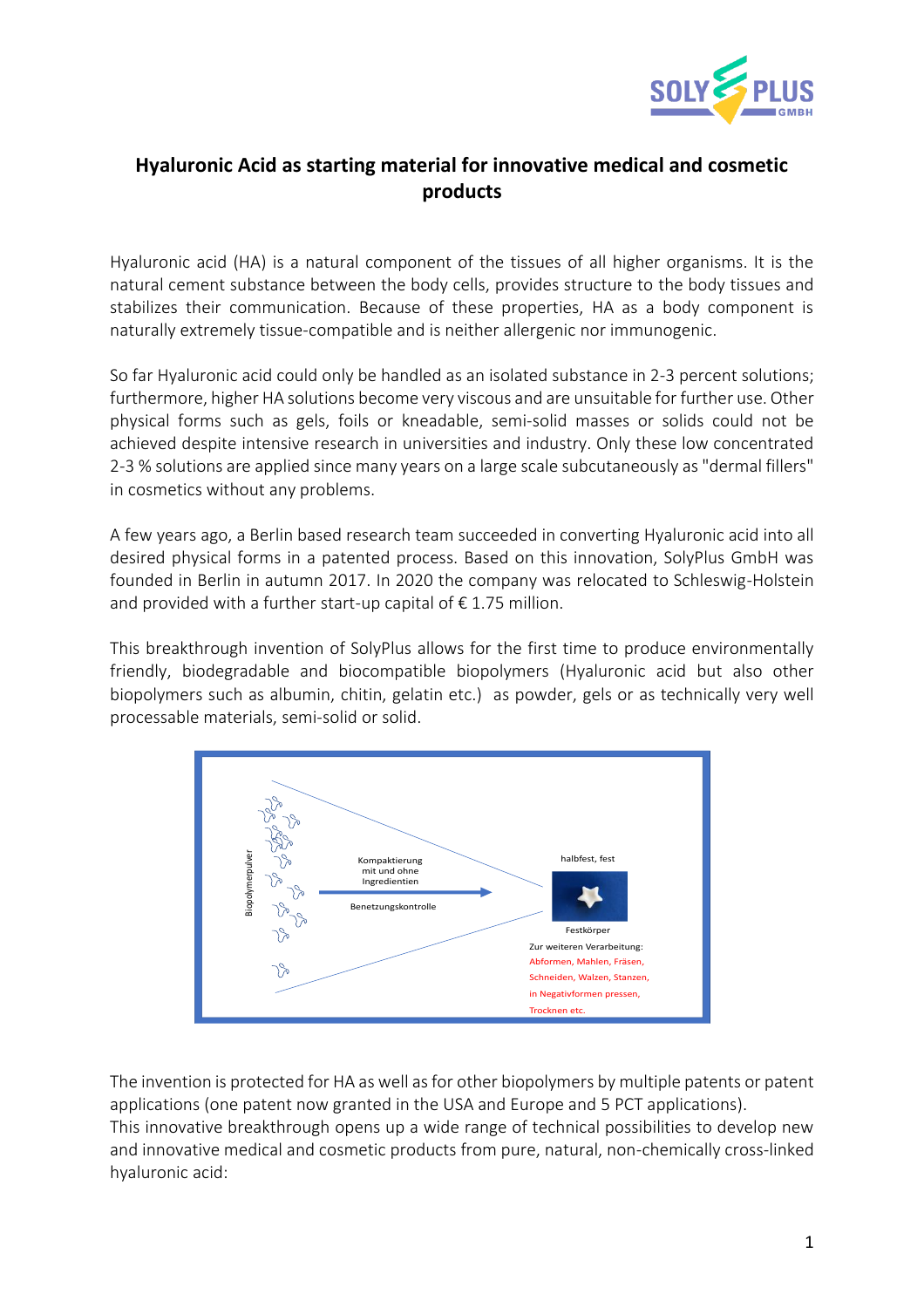

1. Microparticles as temperature-stable drug delivery vehicles in medicine (in all sizes and quantities) e.g. for oral, nasal and inhalation applications or in cosmetics as skin care products,

2. Dry or water-containing films and gels of any thickness and geometry, in medicine as wound dressings, wound-covering gels and also as buccal application of active ingredients or in cosmetics as caring face masks,

3. Microneedles for trans- and intradermal applications (e.g. for painless vaccination) and for temperature stabilization of sensitive vaccines,

4. Controlled dissolving implants for orthopedics and trauma surgery such as plates, rods, screws etc. in any geometry.

All these materials can be produced primarily without the use of chemical crosslinkers or can be additionally modified with FDA-approved crosslinkers to further extend the dissolution time. In addition, all product variants presented above can be loaded without (in pure form) or additionally with passive/active ingredients or pharmaceuticals.

All these products-forms are at present not available on the market as hyaluronic acid derivatives. They enable innovative product expansions in highly interesting, established and large-volume economic markets and can replace today's environmentally harmful materials in marketed products (e.g. non-degradable microplastics).



A selection of the product possibilities is shown in the following figure:

From an economic point of view, the extremely simple industrial production of these HA products, especially the HA microneedle arrays, represents a highlight of the SolyPlus developments. The HA-microneedles can be varied in length and geometric structure: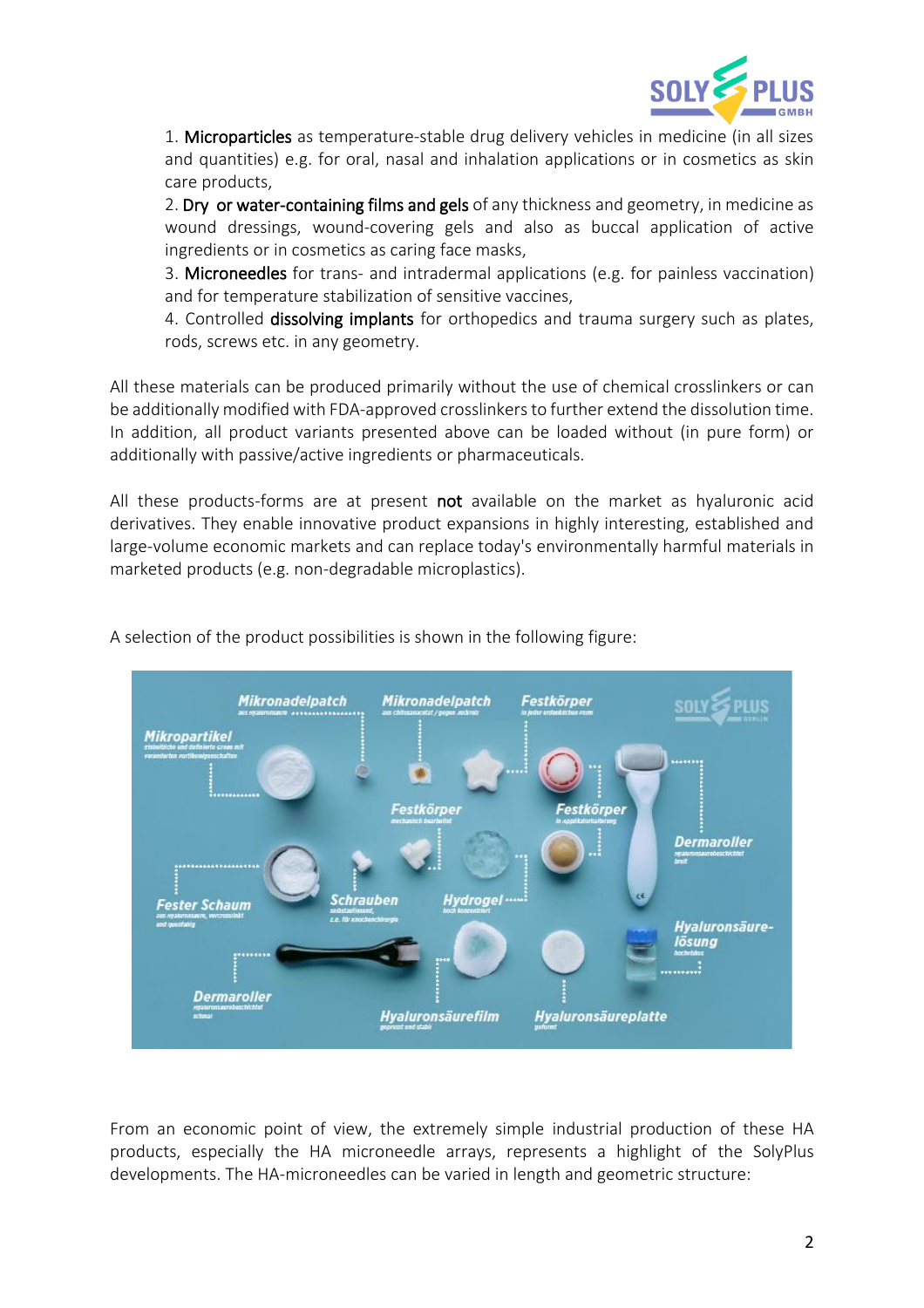



For the microparticles, a first scale expansion has now been carried out with an external provider. This company has contracted with SolyPlus to expand the production of microparticles as required.

The SolyPlus business model will initially focus on research and development co-operations and the targeted out-licensing of the marketing rights of the developed products and technologies to cosmetic and pharmaceutical companies in order to achieve a rapid cash flow. In addition, in the initial phase, internet sales of selected products (e.g. peeling products with HA microparticles instead of micro-plastics) to end-customers will provide necessary market- and customer- insights as well as revenues. The structure of the business model with regard to the targets in the market is as follows: